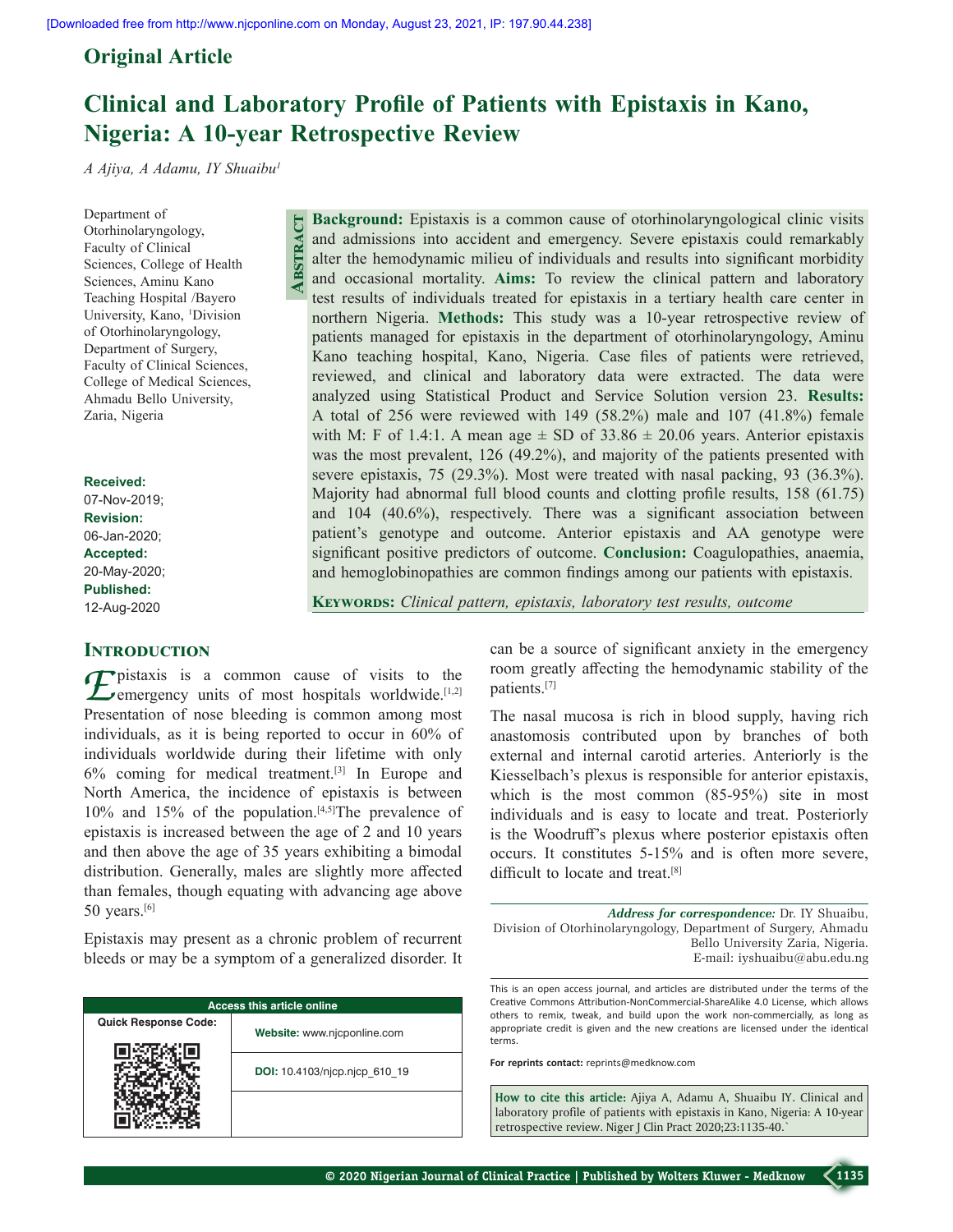Idiopathic epistaxis has been reported in about 80-90% of cases; however, causes of epistaxis can be broadly divided into local or systemic.<sup>[5,9]</sup>The causes vary with age, and anatomical location. Trauma being most common in younger age group (under 35 years) and non‑traumatic causes characterizing the profile in older patients (age over 50 years).[8,9]

The etiology and severity of epistaxis could impact the hemodynamic and blood chemistry picture of the patients; thus, blood tests are often requested for in these patients. This study, therefore, aim to review the clinical and blood test findings among patients with epistaxis in the study area.

## **Subjects and Methods**

This was a retrospective descriptive study of patients managed for epistaxis at the department of otorhinolaryngology, Aminu Kano teaching hospital (AKTH), Kano Nigeria, over a 10 years period between January 2009 and December 2018. Ethical approval was sought and obtained from the ethical review committee of Aminu Kano teaching hospital, Kano, Nigeria.

All the patients included had clinical diagnosis of epistaxis and relevant laboratory blood investigations done. Part of the protocol for managing patients with epistaxis in our centre was to conduct laboratory investigations, including blood count, blood grouping, genotype, clotting profile, blood film picture, electrolytes on all patients. Patients that were excluded are those whose case records were either not found or did not have complete clinical or laboratory information. Patient's data and laboratory test results were collected from the case files.

Information obtained from the case files included demographic characteristics such as age, sex, and occupation. Clinical information included duration of epistaxis, frequency, severity, side, and site of epistaxis. Possible etiology, hemodynamic status, treatment modality, point of review, hospital stay, complications, and outcome of treatment were also documented. Laboratory investigations reviewed included full blood count, blood group, genotype, clotting profile, blood film picture, electrolytes, and liver function tests.

Data were entered into spreadsheet and analyzed using SPSS version 23 (SPSS Inc., Chicago, Illinois, USA). Quanlitative data were summarized as frequencies and percentages and presented as tables. Statistical relationships were analyzed using Pearsson correlation test, Fischers exact tests and multiple logistic regression analysis. *P* value was set at less than 0.05.

### **Results**

Within the period January 2009 to December 2018, a total of 278 patients were managed for epistaxis at the otorhinolaryngology department of Aminu Kano Teaching Hospital (AKTH), Kano, Nigeria. Of this, 256 were found to satisfy the inclusion criteria having complete clinical and laboratory information and were included in the study. There were 149 (58.2%) male and 107 (41.8%) females with M: F ratio of 1.4:1. The age ranged from 4 years to 85 years, with a mean age  $\pm$  standard deviation of 33.86  $\pm$  20.06 years, and a median age of 31 years. The peak age of occurrence was in the age group 20-39 years. Students followed by civil servants were most affected with 74 (28.9%) and 61 (23.8%), respectively [Table 1].

Duration of nasal bleeding in 86 (33.6%) of the patients was less than 24 h, while up to 30 (11.7%) had intermittent bleeding for more than 7 days before hospital review. A total of 150 (58.6%) patients had previous episodes of nose bleeding before coming to the hospital and among them 50 (19.5%) had only 1 previous episode, 62 (24.2%) patients had up to 2 previous episodes, while 38 (14.8%) had 3 or more previous episodes. Anterior epistaxis was most prevalent among the patients 126 (49.2%); however, in 105 (41.0%) patients the site of bleeding could not be identified. Among 75 (29.3%) patients who presented with severe epistaxis, 46 (18.0%) had to be transfused with blood. At presentation, 72 (28.1%) patients had stable vital signs while 38 (14.8%) were in hypovolaemic shock. Left nasal bleeding was most common among the patients 118 (46.1%). 92 (35.9%) of the patients with epistaxis were first seen at the

| Table 1: Demography of patients with epistaxis $(n=256)$ |                           |                    |  |
|----------------------------------------------------------|---------------------------|--------------------|--|
| <b>Variable</b>                                          | <b>Number of patients</b> | <b>Percentages</b> |  |
| Age group:                                               |                           |                    |  |
| $0-19$ yrs                                               | 65                        | 25.4               |  |
| 20-39 yrs                                                | 104                       | 40.6               |  |
| $40-59$ yrs                                              | 50                        | 19.5               |  |
| $60-79$ yrs                                              | 30                        | 11.7               |  |
| $80+$                                                    | 7                         | 2.7                |  |
| Gender:                                                  |                           |                    |  |
| Male                                                     | 149                       | 58.2               |  |
| Female                                                   | 107                       | 41.8               |  |
| Occupation:                                              |                           |                    |  |
| $C$ /servant                                             | 61                        | 23.8               |  |
| Farmer                                                   | 42                        | 16.4               |  |
| <b>Business</b>                                          | 34                        | 13.3               |  |
| Unemployed                                               | 28                        | 10.9               |  |
| Student                                                  | 74                        | 28.9               |  |
| Others                                                   | 17                        | 6.6                |  |

Mean age±SD=33.9 ±20.1 years, age range=4-85 years, Median age=31 years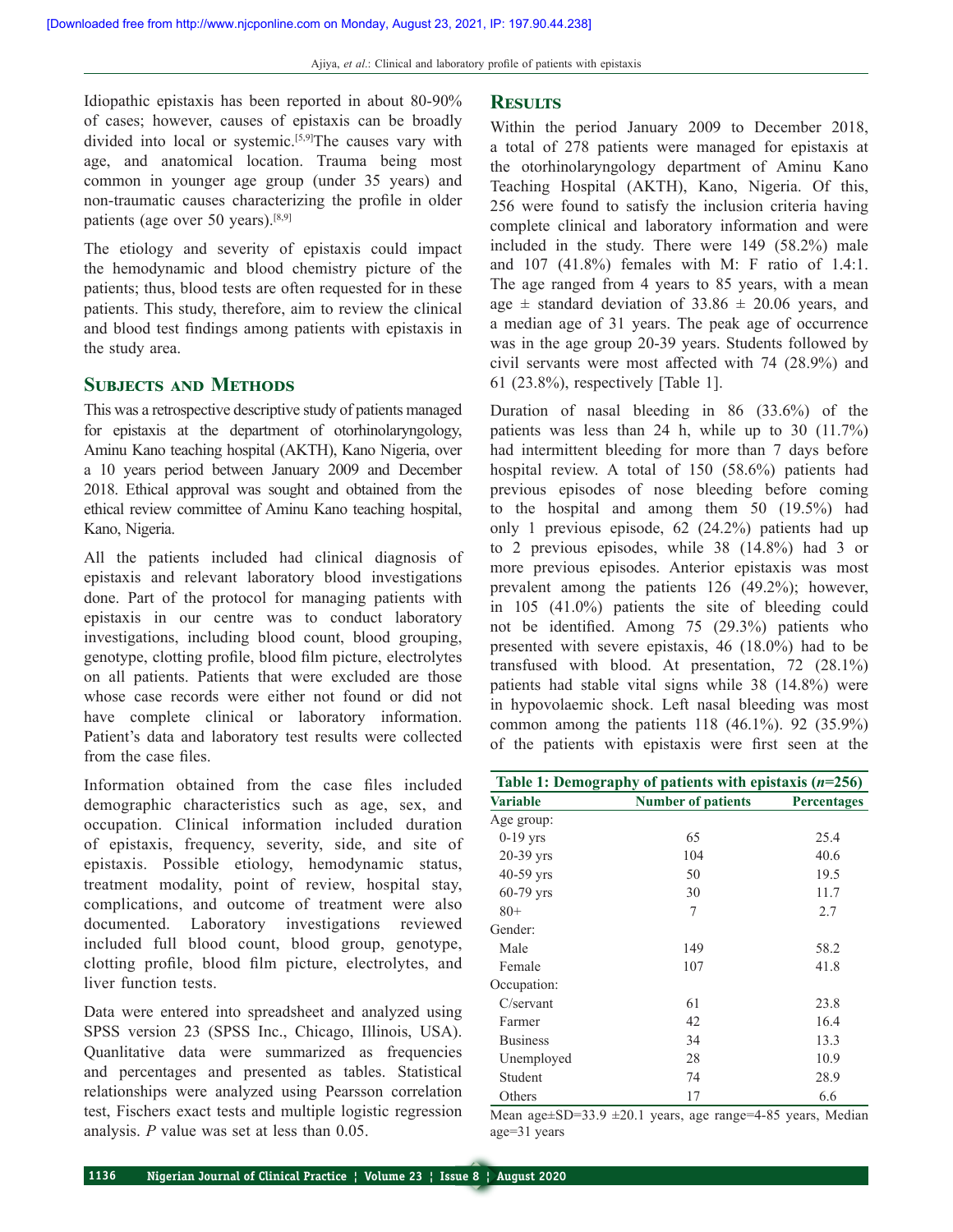| Table 2: Pattern of clinical presentations among patients<br>with epistaxis |                           |                    |  |
|-----------------------------------------------------------------------------|---------------------------|--------------------|--|
| <b>Variable</b>                                                             | <b>Number of patients</b> | <b>Percentages</b> |  |
| Duration of bleeding:                                                       |                           |                    |  |
| Less than 24 hours                                                          | 86                        | 33.6               |  |
| $1-3$ days                                                                  | 60                        | 23.4               |  |
| 4-7 days                                                                    | 80                        | 31.3               |  |
| More than 7 days                                                            | 30                        | 11.7               |  |
| Previous episodes:                                                          |                           |                    |  |
| Yes                                                                         | 150                       | 58.6               |  |
| No                                                                          | 106                       | 41.4               |  |
| Number of episodes:                                                         |                           |                    |  |
| Nil                                                                         | 106                       | 41.4               |  |
| Once                                                                        | 50                        | 19.5               |  |
| Twice                                                                       | 62                        | 24.2               |  |
| Multiple                                                                    | 38                        | 14.8               |  |
| Site of bleeding:                                                           |                           |                    |  |
| Anterior                                                                    | 126                       | 49.2               |  |
| Posterior                                                                   | 25                        | 9.8                |  |
| Not identified                                                              | 105                       | 41.0               |  |
| Severity of bleeding:                                                       |                           |                    |  |
| Mild                                                                        | 74                        | 28.9               |  |
| Moderate                                                                    | 61                        | 23.8               |  |
| Severe                                                                      | 75                        | 29.3               |  |
| Required transfusion                                                        | 46                        | 18.0               |  |
| Hemodynamic status:                                                         |                           |                    |  |
| Stable                                                                      | 72                        | 28.1               |  |
| Weak                                                                        | 146                       | 57.0               |  |
| In shock                                                                    | 38                        | 14.8               |  |
| Side of bleeding:                                                           |                           |                    |  |
| Right                                                                       | 101                       | 39.5               |  |
| Left                                                                        | 118                       | 46.1               |  |
| Both                                                                        | 37                        | 14.5               |  |
| Point of review:                                                            |                           |                    |  |
| Accident and emergency                                                      | 92                        | 35.9               |  |
| Clinic                                                                      | 80                        | 31.3               |  |
| Ward                                                                        | 72                        | 28.1               |  |
| Others                                                                      | 12                        | 4.7                |  |
| Duration of hospital stay:                                                  |                           |                    |  |
| Not admitted                                                                | 86                        | 33.6               |  |
| 1-3 days                                                                    | 60                        | 23.4               |  |
| 4-7 days                                                                    | 80                        | 31.3               |  |
| More than 7 days                                                            | 30                        | 11.7               |  |

emergency unit and up to 170 (66.6%) were admitted into the ward with 80 (31.3%) staying for 4 to 7 days on admission [Table 2].

The major cause of epistaxis among the patients was trauma followed by infection 70 (27.3%) and 66 (25.8%), respectively. Upto 26 (37.1%) of the cases of trauma was due to nose picking. Combined anterior and posterior nasal packing was the modality of treatment for most of the patients 93 (36.3%) only 9 (3.5%) had surgical ligation of the vessels [Table 3].

| Table 3: Etiology and treatment modalities of patients |
|--------------------------------------------------------|
| with epistaxis                                         |

| мин срвталь         |                           |                    |  |  |
|---------------------|---------------------------|--------------------|--|--|
| <b>Variable</b>     | <b>Number of patients</b> | <b>Percentages</b> |  |  |
| Causes:             |                           |                    |  |  |
| Trauma              | 70                        | 27.3               |  |  |
| Hypertension        | 27                        | 10.5               |  |  |
| Infection           | 66                        | 25.8               |  |  |
| Tumor               | 27                        | 10.5               |  |  |
| Bleeding disorders  | 7                         | 2.7                |  |  |
| Chronic kidney dx   | 8                         | 3.1                |  |  |
| Idiopathic          | 39                        | 15.2               |  |  |
| Others              | 12                        | 4.7                |  |  |
| Treatment modality: |                           |                    |  |  |
| Nasal packing       | 167                       | 65.2               |  |  |
| Cauterization       | 52                        | 20.3               |  |  |
| Surgical ligation   | 9                         | 3.5                |  |  |
| Medical treatment   | 28                        | 11.0               |  |  |



**Figure 1:** Complications among patients with epistaxis. RE recurrent epistaxis, TSS toxic shock syndrome; FO facial oedema



**Figure 2:** Outcome of treatment in patients with epistaxis. LAMA leave against medical advice

Majority 188 (73.4%) of the patients did not have any complication, however, the most common complication among the others is hypovolaemic shock 28 (10.9%) [Figure 1]. Most of the patients 223 (87.1%) were successfully treated, with only 8 deaths (3.1%). [Figure 2].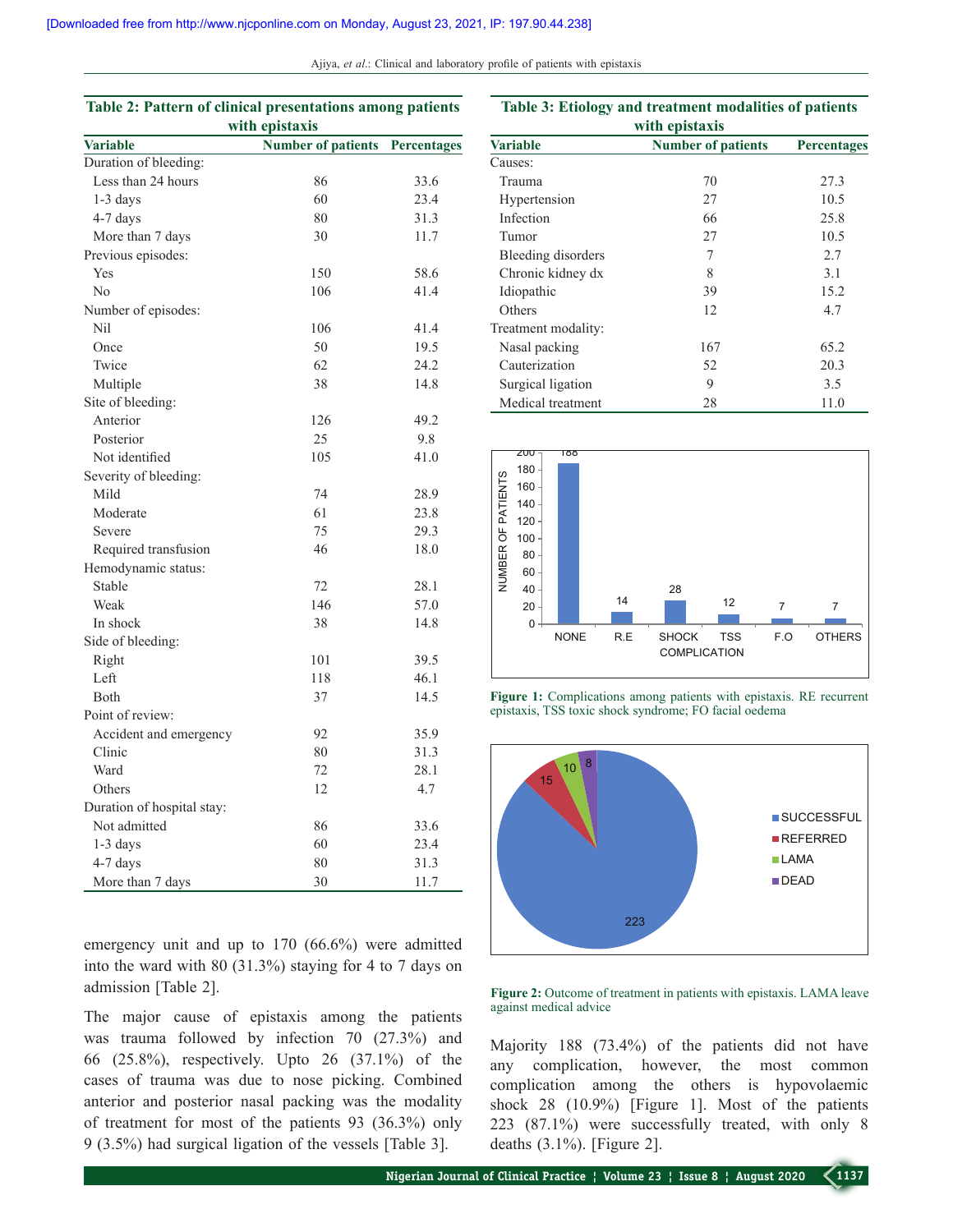| Table 4: Laboratory test results of patients with epistaxis |                           |             |  |
|-------------------------------------------------------------|---------------------------|-------------|--|
| <b>Variable</b>                                             | <b>Number of patients</b> | Percentages |  |
| Full blood counts:                                          |                           |             |  |
| Normal                                                      | 67                        | 26.2        |  |
| Abnormal                                                    | 158                       | 61.7        |  |
| Not done                                                    | 31                        | 12.1        |  |
| Blood group:                                                |                           |             |  |
| A                                                           | 51                        | 19.9        |  |
| B                                                           | 23                        | 9.0         |  |
| AB                                                          | 15                        | 5.9         |  |
| $\Omega$                                                    | 70                        | 27.3        |  |
| Not done                                                    | 97                        | 37.9        |  |
| Rhesus:                                                     |                           |             |  |
| Positive                                                    | 153                       | 59.8        |  |
| Negative                                                    | 7                         | 2.7         |  |
| Not done                                                    | 96                        | 37.5        |  |
| Genotype:                                                   |                           |             |  |
| AA                                                          | 88                        | 34.4        |  |
| AS                                                          | 17                        | 6.6         |  |
| SS                                                          | 19                        | 7.4         |  |
| Not done                                                    | 132                       | 51.6        |  |
| Clotting profile:                                           |                           |             |  |
| Normal                                                      | 64                        | 25.0        |  |
| Abnormal                                                    | 104                       | 40.6        |  |
| Equivocal                                                   | 26                        | 10.2        |  |
| Not done                                                    | 62                        | 24.2        |  |
| Blood film:                                                 |                           |             |  |
| Normal                                                      | 63                        | 24.6        |  |
| Abnormal                                                    | 117                       | 45.7        |  |
| Not done                                                    | 76                        | 29.7        |  |
| Electrolytes:                                               |                           |             |  |
| Normal                                                      | 105                       | 41.0        |  |
| Abnormal                                                    | 120                       | 46.9        |  |
| Not done                                                    | 31                        | 12.1        |  |
| Liver function test:                                        |                           |             |  |
| Normal                                                      | 94                        | 36.7        |  |
| Abnormal                                                    | 74                        | 28.9        |  |
| Not done                                                    | 88                        | 34.4        |  |

Mean hemoglobin level in male=8.46g/dl. Mean hemoglobin level in female=7.86g/dl. Mean hemoglobin level in children  $(0-9 \text{ years})$ =7.63g/dl. Mean platelet level in male=239.23  $\times$  10<sup>9</sup>. Mean platelet level in female= $220.51 \times 10^9$ . Mean platelet level in children (0-9 years)=198.08  $\times$  10<sup>9</sup>

Blood group O was most common accounting for 70 (27.3%), abnormal clotting profile, AA genotype, and abnormal full blood counts were in the majority 104 (40.6%), 88 (34.4%), and 158 (61.7%), respectively. The mean hemoglobin levels among male, female and children (0-9 years) with epistaxis were 8.46, 7.83, and 7.63 g/dl, respectively, while mean platelet levels were 239.23, 220.51, and  $198.08 \times 10^9$  [Table 4].

| Table 5: Laboratory factors affecting outcome among |               |             |        |                  |
|-----------------------------------------------------|---------------|-------------|--------|------------------|
| patients with epistaxis                             |               |             |        |                  |
| <b>Variable</b>                                     | Good          | Poor        | Chi    | $\boldsymbol{P}$ |
|                                                     | outcome       | outcome     | square |                  |
| Blood group:                                        |               |             |        |                  |
| A                                                   | 41 (25.8%)    | $10(6.3\%)$ |        |                  |
| B                                                   | 20 (12.6%)    | $3(1.9\%)$  | 2.674  | 0.447            |
| AB                                                  | $14(8.8\%)$   | $1(0.6\%)$  |        |                  |
| $\Omega$                                            | 63 (39.6%)    | $7(4.4\%)$  |        |                  |
| Rhesus:                                             |               |             |        |                  |
| Positive                                            | 133 (83.1%)   | 20 (12.5%)  | 0.009  | 0.926            |
| Negative                                            | $6(3.8\%)$    | $1(0.6\%)$  |        |                  |
| Genotype:                                           |               |             |        |                  |
| AA                                                  | 80 (64.5%)    | $8(6.5\%)$  | 9.072  | 0.003            |
| AS/SS                                               | 25 (20.2%)    | 11 (8.9%)   |        |                  |
| Clotting profile:                                   |               |             |        |                  |
| Normal                                              | 77 (39.7%)    | $13(6.7\%)$ | 0.157  | 0.692            |
| Abnormal                                            | 91 (46.9%)    | $13(6.7\%)$ |        |                  |
| Blood film:                                         |               |             |        |                  |
| Normal                                              | 54 (30.0%)    | $9(5.0\%)$  | 0.002  | 0.965            |
| Abnormal                                            | $100(55.6\%)$ | 17 (9.4%)   |        |                  |
| Hemoglobin:                                         |               |             |        |                  |
| Normal                                              | 54 (24.0%)    | $9(4.0\%)$  | 0.019  | 0.890            |
| Anemia                                              | 140 (62.2%)   | 22 (9.8%)   |        |                  |
| Platelet:                                           |               |             |        |                  |
| Normal                                              | 177(78.7%)    | 31 (13.8%)  | 2.939  | 0.086            |
| Abnormal<br>$CT_{\text{max}}$                       | $17(7.6\%)$   | $0(0\%)$    |        |                  |

SIgnicance is *P* value less than 0.05

Pearson's correlation analysis showed significant association between patient's genotype and outcome of treatment in patients with epistaxis (Chi Square = 9.072, *P* value = 0.003). There was, however, a weak association between platelet counts of the patients and the outcome of treatment (Chi Square = 2.939, *P* value = 0.086) [Table 5].

Multiple logistic regression analysis revealed anterior epistaxis and AA genotype to be positive predictors of good outcome among patients with epistaxis (odds ratio = 3.020, *P* value = 0.034), (odds ratio = 7.577, *P* value = 0.001), respectively [Table 6].

#### **Discussion**

Epistaxis is a common otorhinolaryngological emergency, considered as the second common cause of spontaneous bleeding in humans, and associated with significant morbidity and possible mortality.<sup>[10]</sup> The mean age of occurrence of epistaxis among our cohort is in agreement with findings by other studies.[2,11,12] However, another author reported a relatively higher mean age of 64.3 years in the United States, though his patients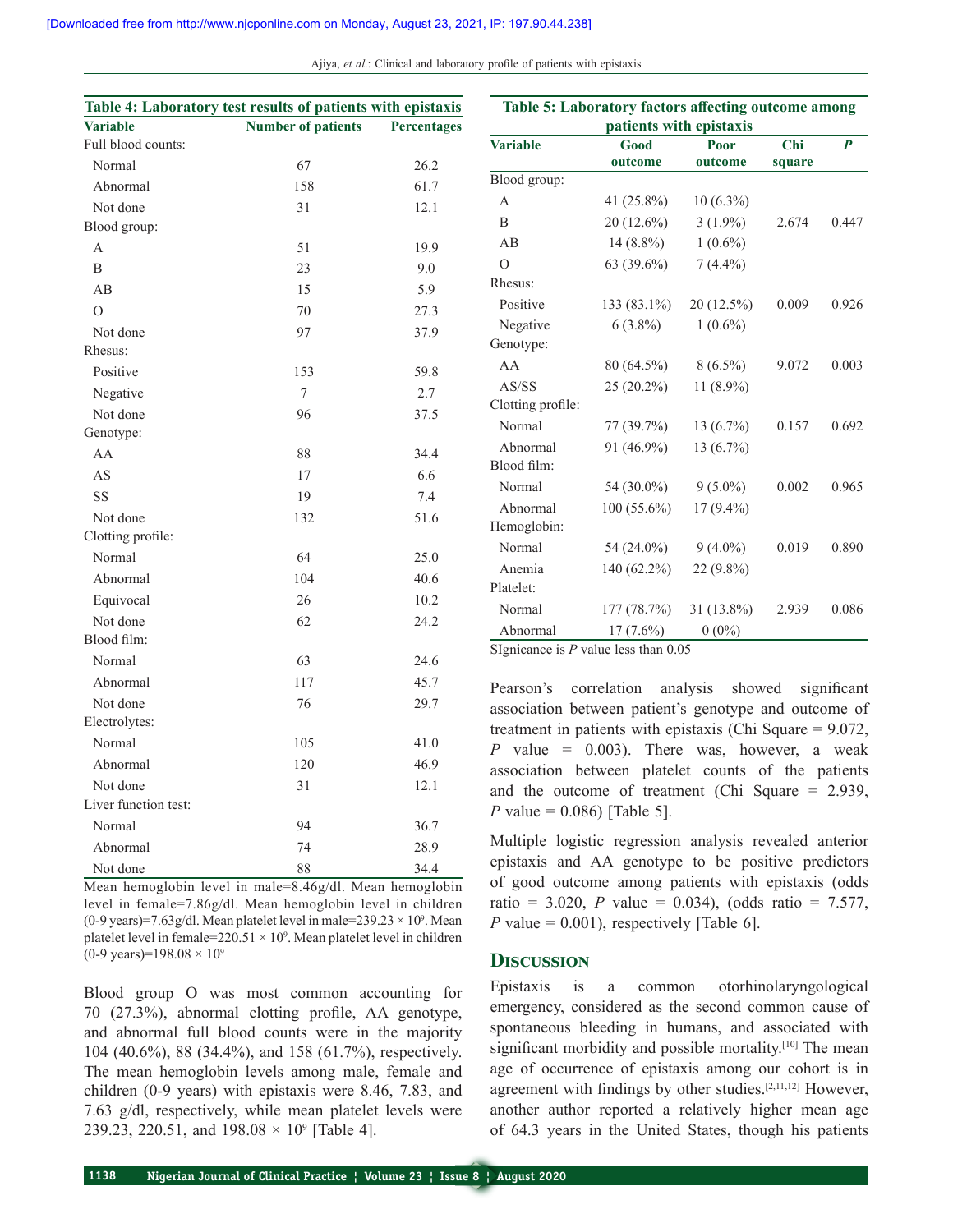| Table 6: Determinants of outcome in patients with<br>epistaxis |          |             |       |
|----------------------------------------------------------------|----------|-------------|-------|
|                                                                |          |             |       |
|                                                                | ratio    | interval    |       |
| Age:                                                           |          |             |       |
| $\leq$ 19 years                                                | Referent | 0.55614.517 | 0.209 |
| $> 19$ years                                                   | 2.842    |             |       |
| Sex:                                                           |          |             |       |
| Male                                                           | Referent | 0.2421.623  | 0.340 |
| Female                                                         | 0.628    |             |       |
| Site of bleeding:                                              |          |             |       |
| Anterior                                                       | Referent |             |       |
| Posterior                                                      | 3.020    | 1.0908.369  | 0.034 |
| Hemodynamic status:                                            |          |             |       |
| Stable                                                         | Referent |             |       |
| Unstable                                                       | 0.924    | 0.3862.214  | 0.859 |
| Duration of bleeding:                                          |          |             |       |
| $<$ 24 h                                                       | Referent |             |       |
| $>24$ hours                                                    | 1.597    | 0.6803.749  | 0.282 |
| Severity of bleeding:                                          |          |             |       |
| No transfusion                                                 | Referent |             |       |
| Had transfusion                                                | 1.138    | 0.8331.554  | 0.417 |
| Complications:                                                 |          |             |       |
| Absent                                                         | Referent |             |       |
| Present                                                        | 1.042    | 0.4582.371  | 0.921 |
| Clotting profile:                                              |          |             |       |
| Normal                                                         | Referent |             |       |
| Abnormal                                                       | 0.695    | 0.2032.377  | 0.562 |
| Genotype:                                                      |          |             |       |
| AA                                                             | Referent | 2.28125.169 | 0.001 |
| AS/SS                                                          | 7.577    |             |       |
| Hemoglobin:                                                    |          |             |       |
| Normal                                                         | Referent | 0.4082.177  | 0.890 |
| Anemia                                                         | 0.943    |             |       |

were only those with posterior epistaxis.<sup>[13]</sup> The peak age of occurrence among our patients was similar to other studies in Nigeria.[7,12,14] In contrast, other studies from Nigeria and Nepal quoted lower figures, while Becka *et al*., in Germany reported those above 65 years as most commonly affected.<sup>[5,11,15]</sup> The relatively low peak age of occurrence among Nigerians could be due to the predominance of the young in clinic attendances in the tropics.[16] The relatively lower life expectancy currently put at 52.2 years in Nigeria could also be a reason. There was a male predominance among our patients as similarly reported worldwide.<sup>[5-7,11,14,15,17-22]</sup>

The duration of epistaxis in the majority of our patients was less than 24 as also reported by another study in USA.[13] Recurrent epistaxis was found to be common among our patients similar to what was reported by a similar study in Uganda.<sup>[23]</sup> The majority had 2 previous episodes in contrast to a mean of 3 episodes reported by authors in Nigeria and Tanzania.<sup>[6,12]</sup> Anterior epistaxis was a common presentation in our series in agreement with other series worldwide.<sup>[6,11,14,15,17,21]</sup> Majority of our patients had moderate to severe bleeding comparable to the findings by Viducich *et al*. [13] Moreover, up to 18% required blood transfusion as similarly reported by some authors.[6,12,14] Most of the patients in our series had bleeding from the left nasal cavity similar to report by Shrestha *et al*. [11] however, Gilyoma *et al*. [6] reported right nasal cavity as most common side affected, whereas Sambo *et al*.<sup>[14]</sup> and Damrose *et al*.<sup>[18]</sup> reported bilateral nasal bleeding as most common in their series. A large number of our patients were first seen at the emergency unit. Similarly, other authors reported same.<sup>[6,10,12]</sup> Majority of our patients were admitted on presentation, similar to findings by Gilyoma *et al*. [6], however, Kodiya et al.<sup>[2]</sup>, reported lower incidence of admission in Kaduna, Nigeria. The average duration of hospital stay as reported by several other similar studies ranges from 3 to 7 days in agreement with our report.[2,6,12] As variously reported by authors worldwide, trauma was the most common cause of epistaxis in our series.[6,11,12,14,15,17,21]However in contrast, Iseh *et al*. and Kodiya *et al*. reported idiopathic as the most common cause in their cohorts.[2,5] The most commonly adopted modality of treatment among our patients was nasal parking, as previously reported<sup>[2,5,6,12-14,17,24,25]</sup> However, in contrast, Shrestha *et al*., reported cauterization as their preferred modality of treatment in Kathmandu.[11] Complication rates among patients with epistaxis reported by authors range from 1.9 to  $3.8\%$ .<sup>[6,12]</sup> Our study reported a relatively higher complication rate probably due to the larger sample size and relatively higher number of patients with moderate to severe epistaxis. The commonest complication among our patients was hypovolaemic shock followed by recurrent epistaxis as similarly reported by Gilyoma *et al*. [6] Most of our patients were successfully treated and discharged home, as similarly reported by other authors.<sup>[6,11,18,20,26]</sup> Our review revealed a mortality rate of 3.1%, slightly lower to what was reported by Gilyomaet al.<sup>[6]</sup> but much higher than reported by Eziyi *et al*. [12]

Abnormal clotting profile was detected in a large number of our patients. Sandoval *et al*. in the USA similarly found majority of their patients to have coagulopathies.[19]Anemia was a common finding among our patients with epistaxis. However, in contrast, other studies reported lower prevalence of anemia in their cohorts.[18,20] This could be due to the relatively large number of our patients with coagulopathies, frequency of severe epistaxis and possible nutritional anemia